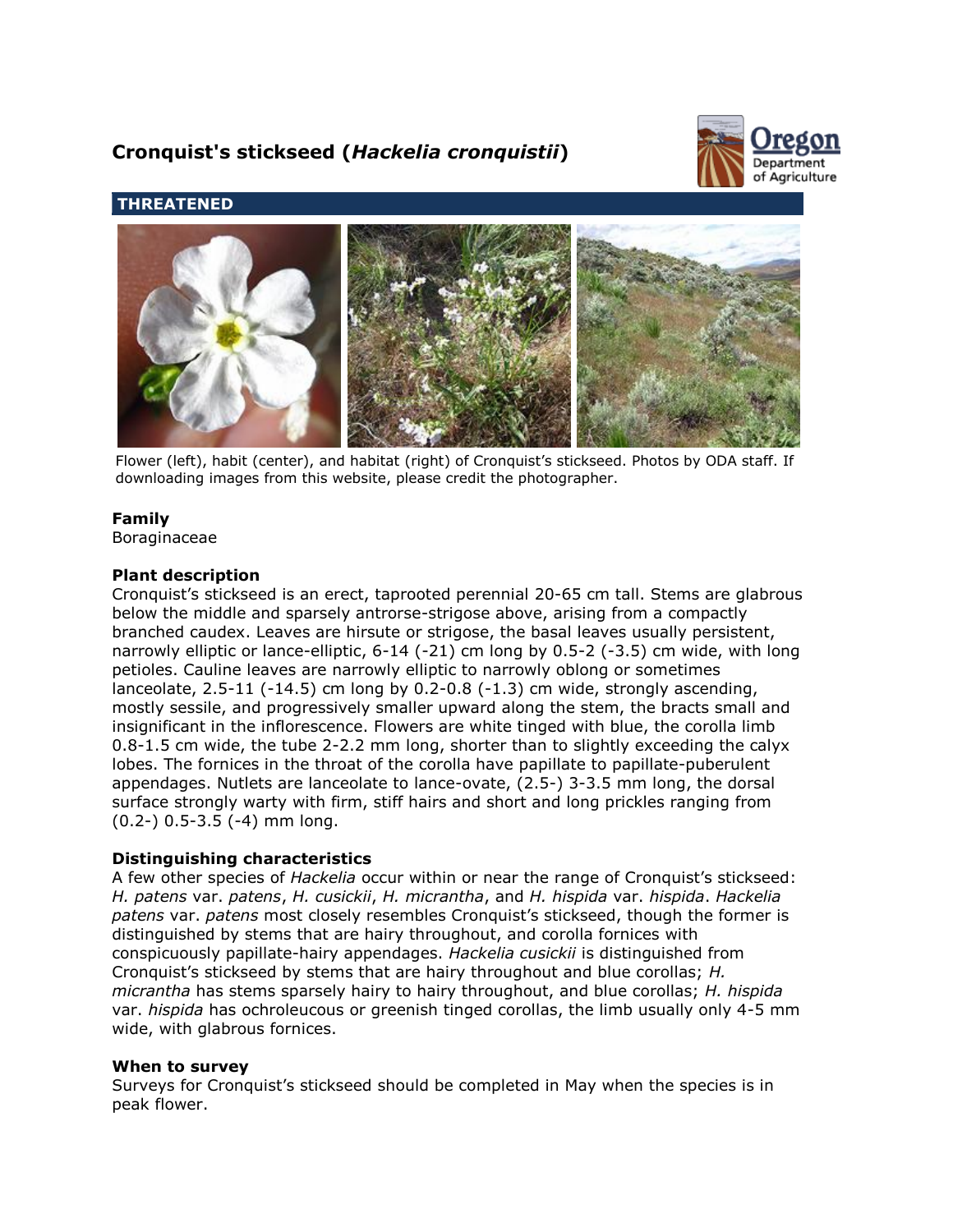## **Habitat**

Cronquist's stickseed inhabits shrub-steppe communities typically dominated by sagebrush. It occurs on sandy north-facing hillsides with slight to extreme slope, sometimes on moist slopes in ravines, at elevations ranging from 610-1110 m (2000- 3640 ft).

Commonly associated plant species include *Achillea millefolium*, *Achnatherum hymenoides*, *Arabis* sp., *Artemisia tridentata*, *Balsamorhiza sagittata*, *Chrysothamnus viscidiflorus*, *Crepis acuminata*, *Ericameria nauseosa*, *Eriophyllum lanatum*, *Erysimum capitatum*, *Festuca idahoensis*, *Leymus cinereus*, *Lupinus argenteus*, *Phlox longifolia*, *Poa secunda*, *Pseudoroegneria spicata*, *Purshia tridentata*, and the invasive *Bromus tectorum*.

#### **Range**

Cronquist's stickseed is restricted to central eastern Oregon (primarily northern Malheur County, with one report from southeastern Baker County) and adjacent Payette and Washington counties in Idaho. It occurs within the Northern Basin and Range ecoregion.

## **Oregon counties**

Baker, Malheur

## **Federal status**

Species of Concern

#### **Threats**

Intensive livestock grazing poses a threat to Cronquist's stickseed occurrences and promotes invasion by fire-prone exotic weeds, which results in further impacts to the rare species from competition and habitat degradation. Herbicide use may also threaten occurrences of Cronquist's stickseed. Road construction, irrigation ditch construction, and residential and agricultural development are likely causes of historic habitat destruction that has impacted this species over time.

#### **Did you know?**

This taxon was first collected in Malheur County in 1896. It was first formally described by Cronquist as a variety of the closely related *Hackelia patens* in 1963. After further study, it was elevated to the species level and named in Cronquist's honor by Gentry in 1972. Cronquist's stickseed was thought to occur only in Oregon until fruit farmer Mary Trail discovered the species on her land near Payette, Idaho in 1993.

#### **References**

Atwood, D. and A. DeBolt. 2000. Field guide to the special status plants of the Bureau of Land Management Lower Snake River District. Unpublished report for the Bureau of Land Management, Lower Snake River District, Boise, Idaho.

Gentry, J. L. and R. L. Carr. 1976. A revision of the genus *Hackelia* (Boraginaceae) in North America, north of Mexico. Memoirs of the New York Botanical Garden 26: 144, 168-170.

Hickman, J.C., ed. 1993. The Jepson manual: Higher plants of California. University of California Press, Berkeley, California.